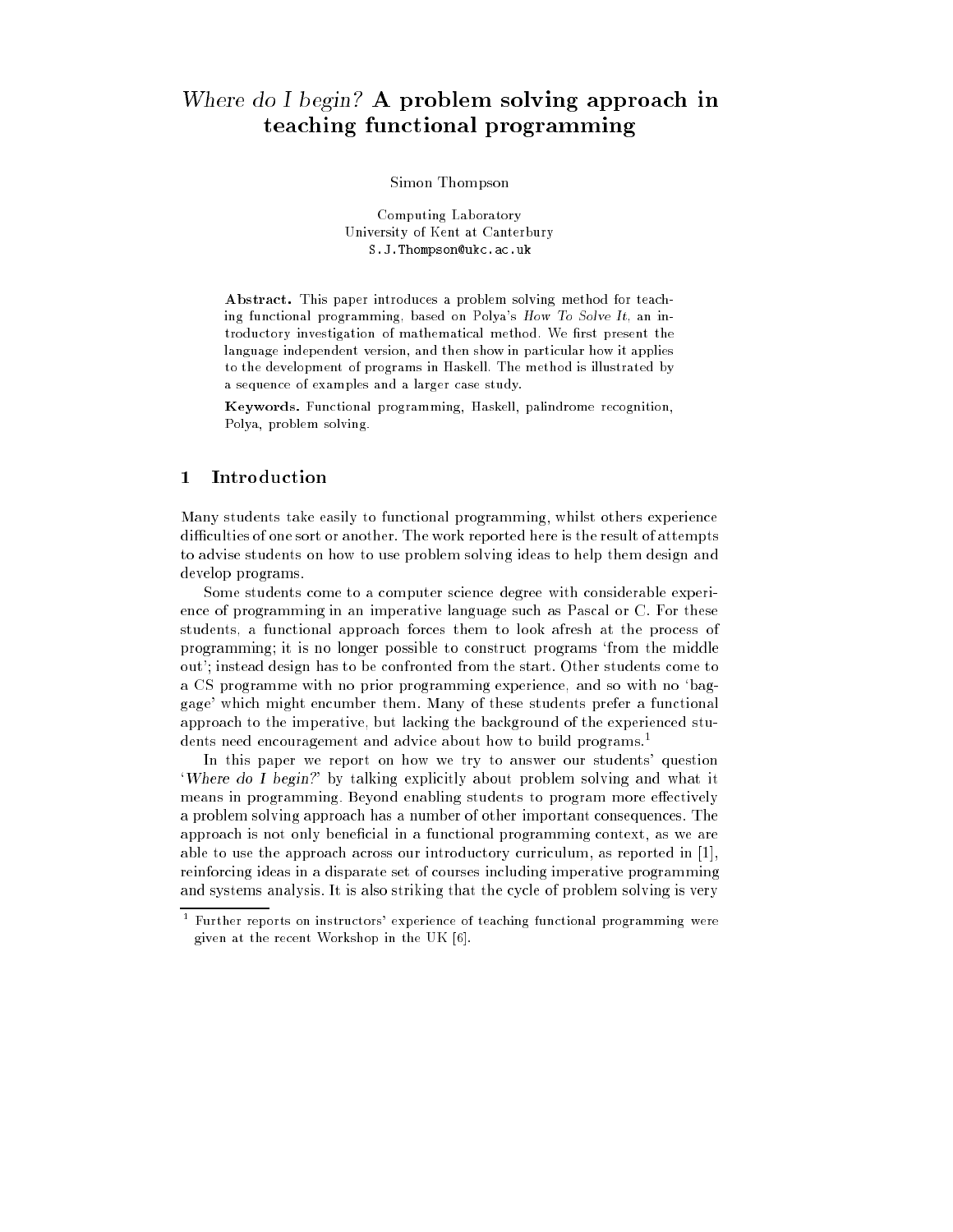close to the `understand, plan, write and review' scheme which is recommended to students experiencing difficulties in writing essays, emphasising the fact that problem solving ability is a transferable skill.

In this paper we first review our general problem solving strategy, modelled on Polya's epoch-making How To Solve It, [5], which brought these ideas to prominence in mathematics some fifty years ago. This material is largely language-independent. We then go on to explore how to take these ideas into the functional domain by describing 'How to program it in Haskell'. After looking at a sequence of examples we examine the case study of palindrome recognition, and the lessons to be learned from this example. We conclude by reviewing the future role of problem solving in functional programming and across the computer science curriculum, since the material on problem solving can also be seen as the first stage in learning software engineering, 'in the small' as it were; more details are given in [1].

I am very grateful to David Barnes and Sally Fincher with whom the crosscurricular ideas were developed, and to Jan Sellers of the Rutherford Study Centre at the University of Kent who provided support for workshops in problem solving, as well as pointing out the overlap with essay writing techniques. The Alumni Fund of the University of Kent provided funding for Jan to work with us. Finally I would like to acknowledge all the colleagues at UKC with whom I have taught functional programming, and from whom I have learned an immense amount.

#### 2How To Program It

Polya's How To Solve It, [5], contains a wealth of material about how to approach mathematical problems of various kinds. This ranges from specic hints which can be used in particular circumstances to general methodological ideas. The latter are summarised in a two-page table giving a four-stage process (or more strictly a cycle) for solving problems. In helping students to program, we have specified a similar summary of method  $-$  How To Program It  $-$  which is presented in Figures 1 and 2. The stages of our cycle are: understanding the problem; designing the program; writing the program and finally looking back (or 'reflection').

The table is largely self-explanatory, so we will not paraphrase it here; instead we will make some comments about its structure and how it has been used.

How To Program It has been written in a language-independent way (at least as much as the terminology of modern computing allows). In Section 3 we look at how it can be specialised for the lazy functional programming language Haskell, [4, 7]. Plainly it can also be used with other programming languages, and at the University of Kent we have used it in teaching Modula-3, [1], for instance.

Our approach emphasizes that a novice can make substantial progress in completing a programming task before beginning to write any program code. This is very important in demystifying the programming process for those who find it difficult. As the title of this paper suggests, getting started in the task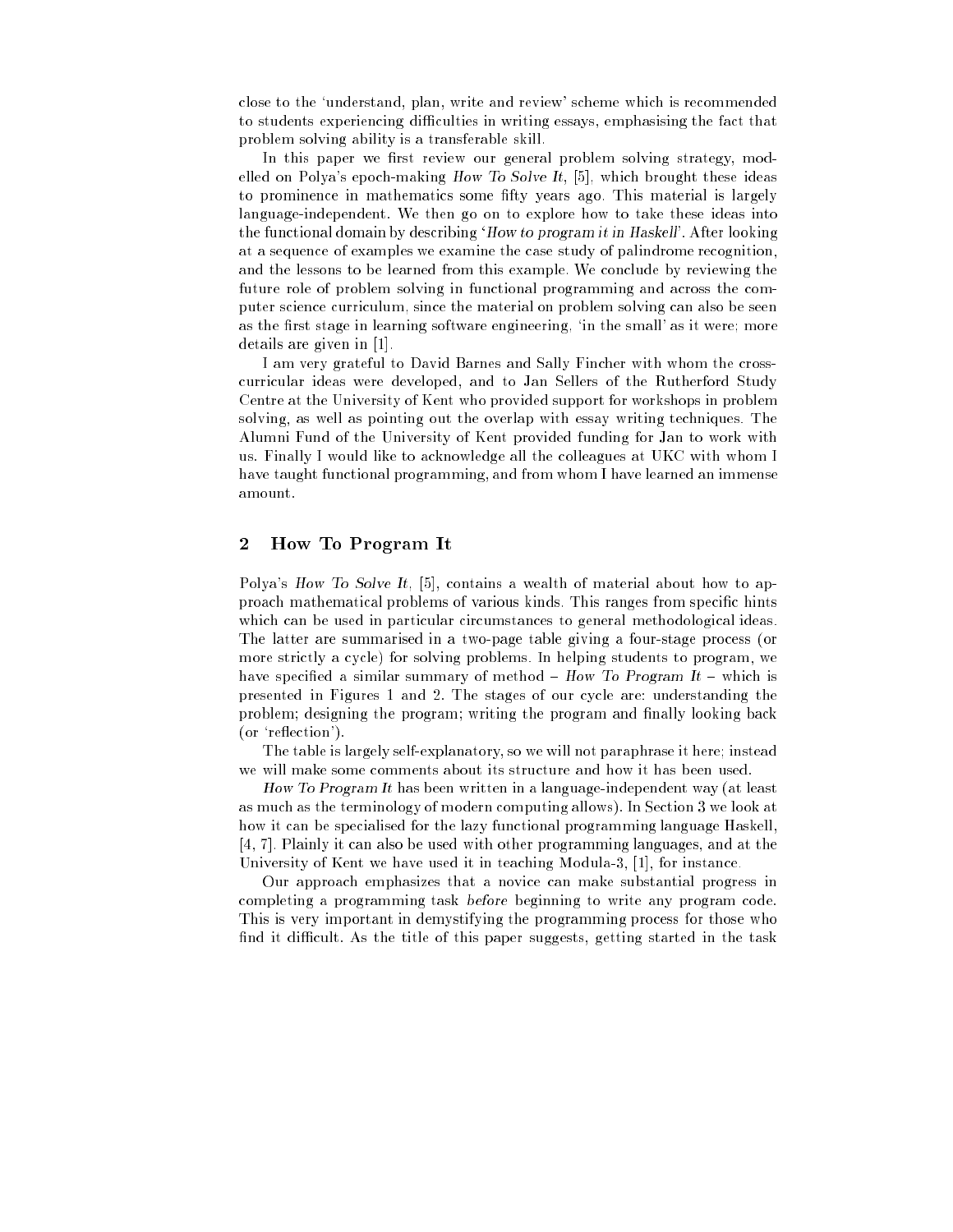## UNDERSTANDING THE PROBLEM

| First understand the<br>problem.                                                                                                                                                                                                                                                                                                  | What are the inputs (or arguments)? What are the outputs<br>(or results)? What is the specification of the problem?                                                                                                                                             |
|-----------------------------------------------------------------------------------------------------------------------------------------------------------------------------------------------------------------------------------------------------------------------------------------------------------------------------------|-----------------------------------------------------------------------------------------------------------------------------------------------------------------------------------------------------------------------------------------------------------------|
| Name the program or<br>function.<br>What is its type?                                                                                                                                                                                                                                                                             | Can the specification be satisfied? Is it insufficient? or<br>redundant? or contradictory? What special conditions are<br>there on the inputs and outputs?                                                                                                      |
|                                                                                                                                                                                                                                                                                                                                   | Does the problem break into parts? It can help to draw<br>diagrams and to write things down in pseudo-code or plain<br>English.                                                                                                                                 |
|                                                                                                                                                                                                                                                                                                                                   | DESIGNING THE PROGRAM                                                                                                                                                                                                                                           |
| In designing the program<br>you need to think about<br>the connections between<br>the input and the output.<br>If there is no immediate<br>connection, you might<br>have to think of auxiliary<br>problems which would<br>help in the solution.<br>You want to give yourself<br>some sort of plan of how<br>to write the program. | Have you seen the problem before? In a slightly different<br>form?                                                                                                                                                                                              |
|                                                                                                                                                                                                                                                                                                                                   | Do you know a related problem? Do you know any<br>programs or functions which could be useful?                                                                                                                                                                  |
|                                                                                                                                                                                                                                                                                                                                   | Look at the specification. Try to find a familiar problem<br>with the same or similar specification.                                                                                                                                                            |
|                                                                                                                                                                                                                                                                                                                                   | Here is a problem related to yours and solved before. Could<br>you use it? Could you use its results? Could you use its<br>methods? Should you introduce some auxiliary parts to the                                                                            |
|                                                                                                                                                                                                                                                                                                                                   | program?                                                                                                                                                                                                                                                        |
|                                                                                                                                                                                                                                                                                                                                   | If you cannot solve the proposed problem try to solve a<br>related one. Can you imagine a more accessible related one?<br>A more general one? A more specific one? An analogous<br>problem?                                                                     |
|                                                                                                                                                                                                                                                                                                                                   | Can you solve part of the problem? Can you get something<br>useful from the inputs? Can you think of information which<br>would help you to calculate the outputs? How could you<br>change the inputs/outputs so that they were <i>closer</i> to each<br>other? |
|                                                                                                                                                                                                                                                                                                                                   | Did you use all the inputs? Did you use the special<br>conditions on the inputs? Have you taken into account all<br>that the specification requires?                                                                                                            |

Fig. 1. How To Program It, Part I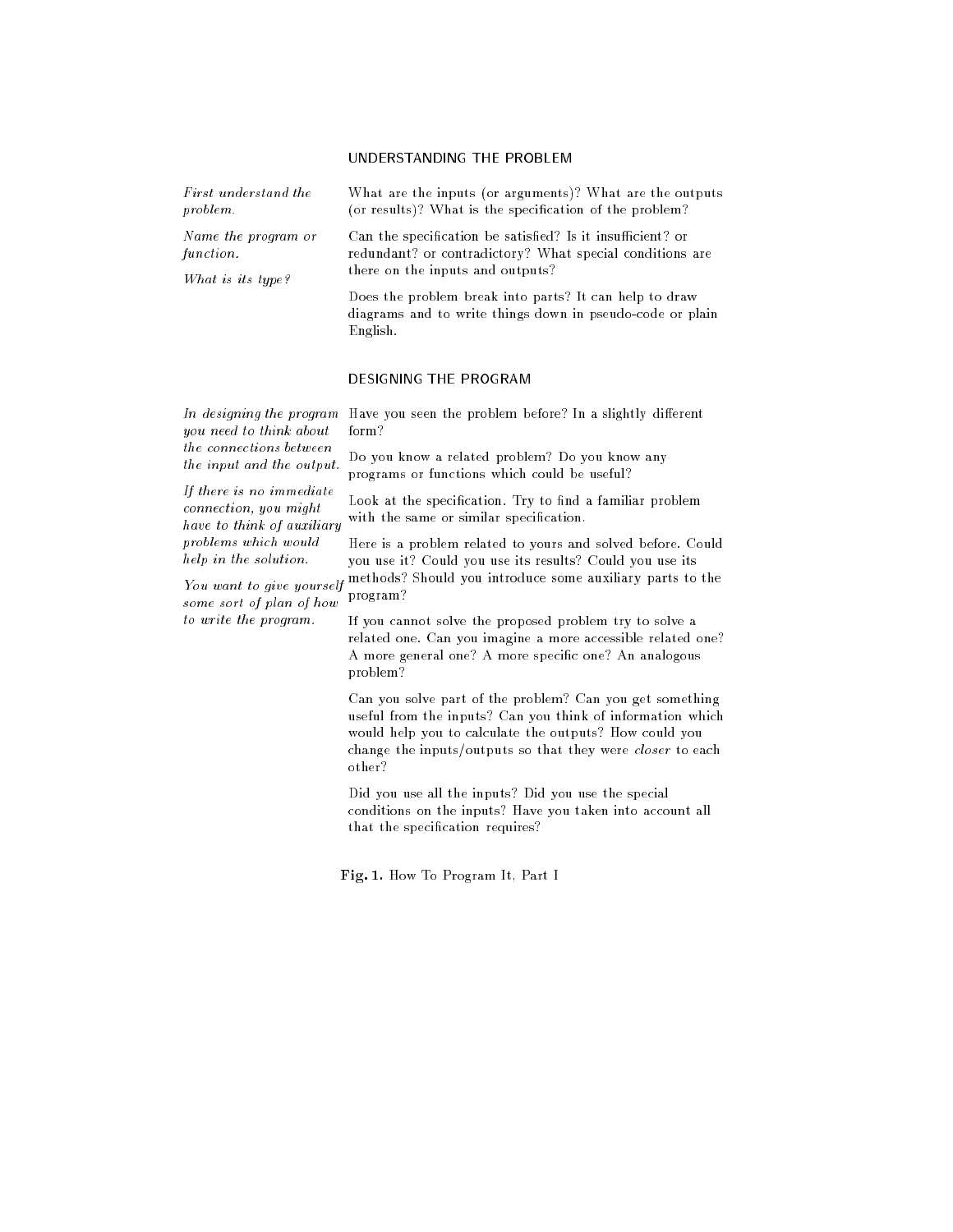#### WRITING YOUR PROGRAM

| <i>Writing the program</i><br>into a particular                                                                                                                                 | In writing your program, make sure that you check each<br><i>means taking your design</i> step of the design. Can you see clearly that each step does<br>what it should?                                                                                                                                                                                                                                                                    |  |
|---------------------------------------------------------------------------------------------------------------------------------------------------------------------------------|---------------------------------------------------------------------------------------------------------------------------------------------------------------------------------------------------------------------------------------------------------------------------------------------------------------------------------------------------------------------------------------------------------------------------------------------|--|
| programming language.<br>Think about how you can<br>build programs in the<br>language. How do you<br>deal with different cases?<br>With doing things in<br>sequence? With doing | You can write the program in stages. Think about the<br>different cases into which the problem divides; in particular<br>think about the different cases for the inputs. You can also<br>think about computing parts of the result separately, and<br>how to put the parts together to get the final results.<br>You can think of solving the problem by solving it for a<br>smaller input and using the result to get your result; this is |  |
| things repeatedly or<br>recursively?                                                                                                                                            | recursion.                                                                                                                                                                                                                                                                                                                                                                                                                                  |  |
| You also need to know<br>the programs you have<br>already written, and the<br>functions built into the                                                                          | Your design may call on you to solve a more general or<br>more specific problem. Write the solutions to these; they<br>may guide how you write the solution itself, or may indeed<br>be used in that solution.                                                                                                                                                                                                                              |  |
| language or library.                                                                                                                                                            | You should also draw on other programs you have written.<br>Can they be used? Can they be modified? Can they guide<br>how to build the solution?                                                                                                                                                                                                                                                                                            |  |
|                                                                                                                                                                                 | <b>LOOKING BACK</b>                                                                                                                                                                                                                                                                                                                                                                                                                         |  |
| <i>Examine your solution:</i><br>how can it be improved?                                                                                                                        | Can you test that the program works, on a variety of<br>arguments?                                                                                                                                                                                                                                                                                                                                                                          |  |
|                                                                                                                                                                                 | Can you think of how you might write the program<br>differently if you had to start again?                                                                                                                                                                                                                                                                                                                                                  |  |
|                                                                                                                                                                                 | Can you see how you might use the program or its method<br>to build another program?                                                                                                                                                                                                                                                                                                                                                        |  |
| Fig. 2. How To Program It, Part II                                                                                                                                              |                                                                                                                                                                                                                                                                                                                                                                                                                                             |  |

can be a block for many students. For example, in the first stage of the process a student will have to clarify the problem in two complementary ways. First, the informal statement has to be claried, and perhaps restated, giving a clear informal goal. Secondly, this should mean that the student is able to write down the name of a program or function and more importantly give a type to this artifact at this stage. While this may seem a small step, it means that misconceptions can be spotted at an early stage, and avoid a student going off in a mistaken direction.

The last observation is an example of a general point. Although we have made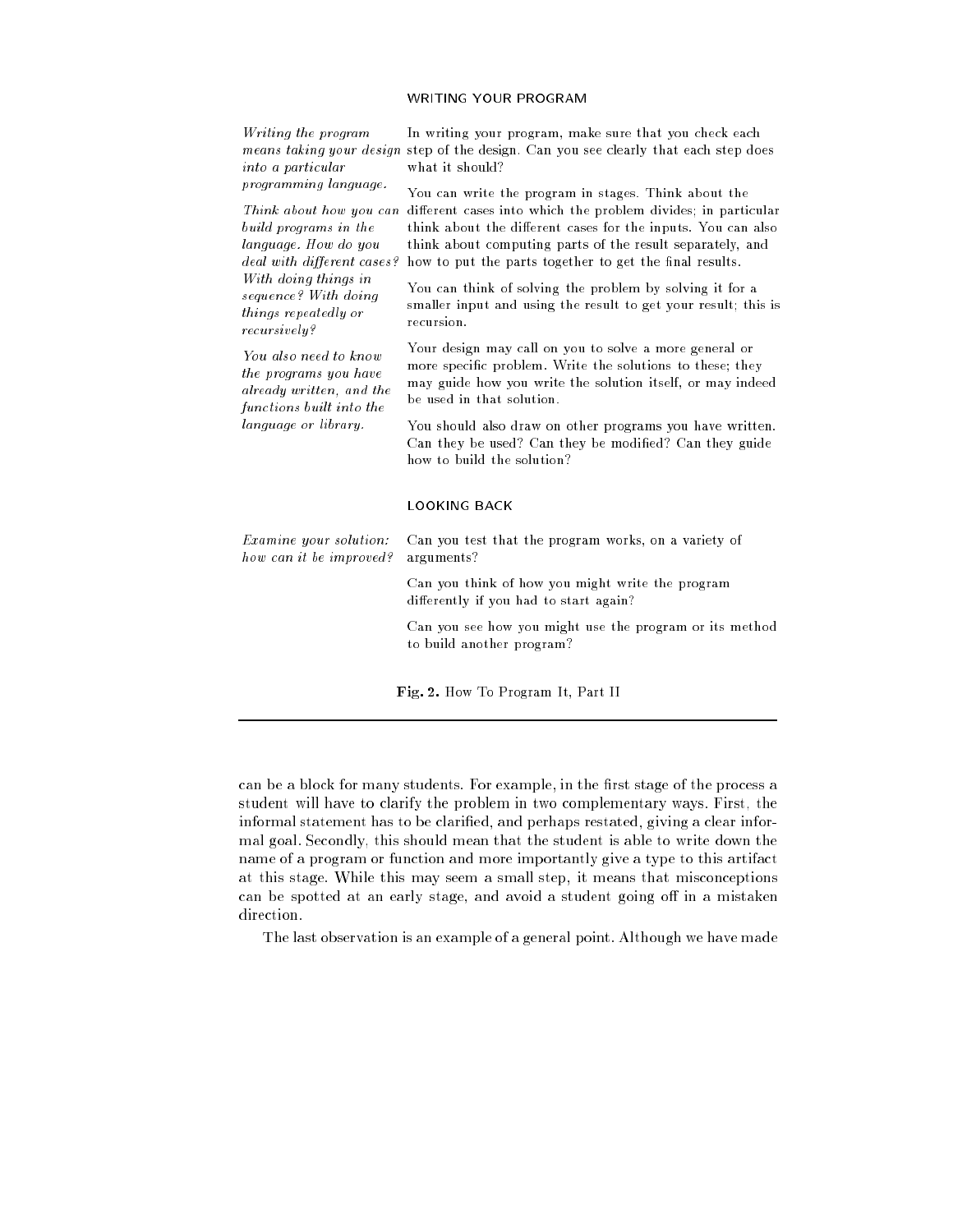reflection (or 'looking back') the final stage of the process, it should permeate the whole process. At the first stage, once a type for a function has been given, it is sensible to reflect on this choice: giving some typical inputs and corresponding outputs, does the type specified actually reflect the problem? This means that a student is forced to check both their understanding of the problem and of the types of the target language.

At the design stage, students are encouraged to think about the context of the problem, and the ways in which this can help the solution of the problem itself. We emphasise that programs can be re-used either by calling them or by modifying their definitions, as well as the ideas of specialisation and generalisation. Generalisation is particularly apt in the modern functional context, in which polymorphism and higher-order functions allow libraries of general functions to be written with little overhead (in contrast to the C++ Standard Template Library, say).

Implementation ideas can be discussed in a more concrete way in the context of a particular language. The ideas of this section are next discussed in the context of Haskell by means of a succession of examples in Section 3 and by a lengthier case study in Section 4. Note that the design stage of the case study is essentially language independent.

Students are encouraged to reflect on what they have achieved throughout the problem solving cycle. As well as testing their finished programs, pencil and paper evaluation of Haskell programs is particularly effective, and we expect students to use this as a way of discovering how their programs work.

#### 3Programming it in Haskell

As we saw in the previous section, it is more difficult to give useful languageindependent advice about how to write programs than it is about how to design them. It is also easier to understand the generalities of How To Program It in the context of particular examples. We therefore provide students with particular language-specic advice in tabular form. These tables allow us to

- $\mathbb{R}^2$  to indicate the distribution the design and programming stages of the process, and
- { discuss the programming process in a much more specic way.

The full text of Programming it in Haskell is available on the World Wide Web, [9]. Rather than reproduce it here, in the rest of this section we look at some of the examples and the points in the process which they illustrate.

#### Problem: find the maximum of three integers

A first example is to find the maximum of three integers. In our discussion we link various points in the exposition to the four stages of How To Program It.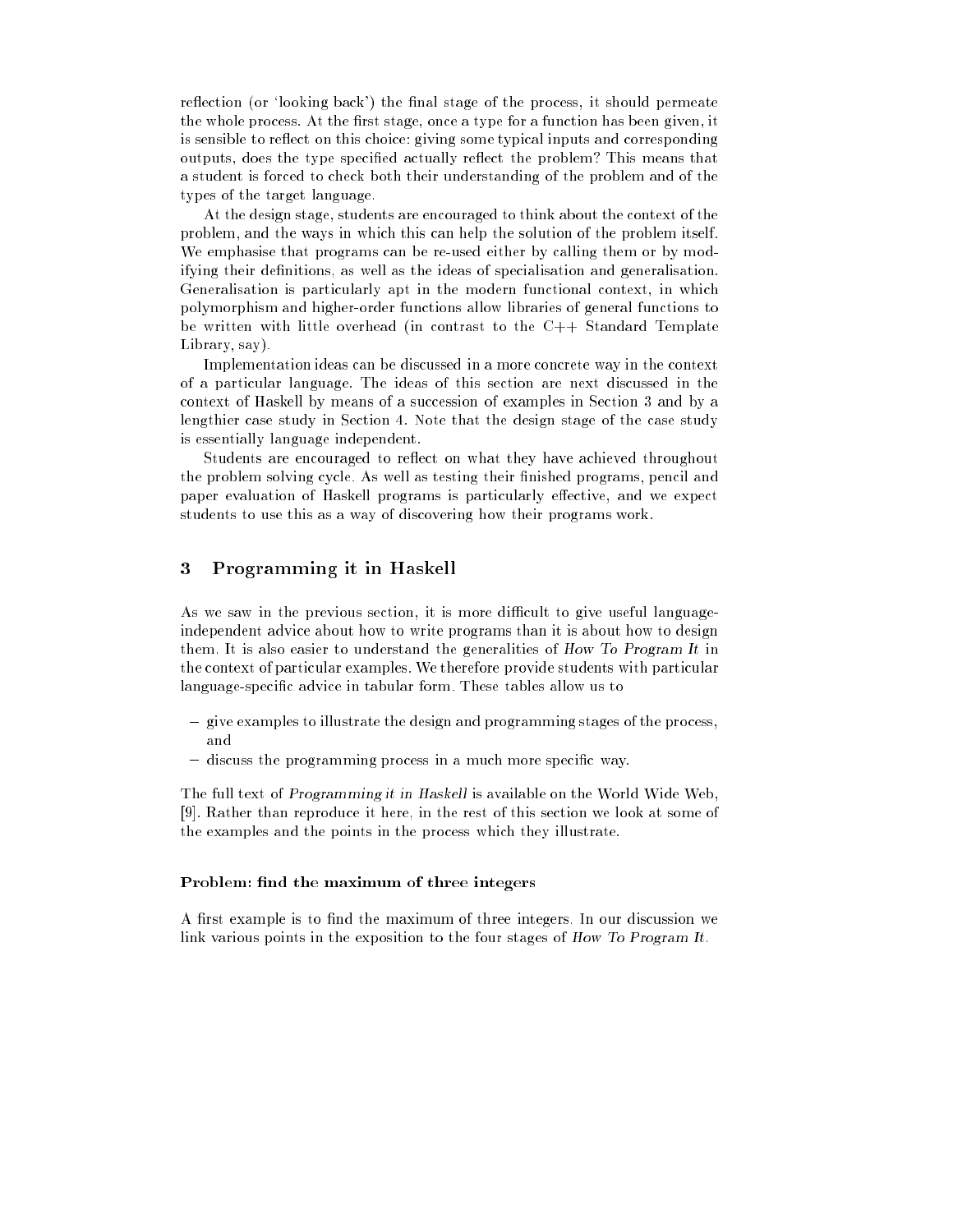Understanding the problem Even in a problem of this simplicity there can be some discussion of the specification: what is to be done in the case when two (or three) of the integers are maximal? This is usually resolved by saying that the common value should be returned, but the important learning point here is that the discussion takes place. Also one can state the name and type, beginning the solution:

maxThree :: Int -> Int -> Int -> Int

Designing and writing the program More interesting points can be made in the design stage. Given a function max to find the maximum of two integers,

max :: Int -> Int -> Int max a b  $|$  a>=b = a  $|$  otherwise  $= b$ 

this can be used in two ways. It can form a model for the solution of the problem:

maxThree a b c  $|$  a>=b && a>=c = a  $\mathbf{I}$  $\cdots$ | ....

or it can itself be used in a solution

maxThree a  $b \nc = max (max a b) c$ 

It is almost universally the case that novices produce the first solution rather than the second, so this provides a useful first lesson in the existence of design choices, guided by the resources available (in this case the function max). Although it is difficult to interpret exactly why this is the case, it can be taken as an indication that novice students find it more natural to tackle a problem in a single step, rather than stepping back from the problem and looking at it more strategically. This lends support to introducing these problem solving ideas explicitly, rather than hoping that they will be absorbed 'osmotically'.

We also point out that given maxThree it is straightforward to generalise to cases of finding the minimum of three numbers, the maximum of four, and so on.

Looking back Finally, this is a non-trivial example for program testing. A not uncommon student error here is to make the inequalities strict, thus

maxThreeErr a b c  $|$  a>b && a>c = a | b>c && b>a = b | otherwise = c

This provides a discussion point in how test data are chosen; the vast majority of student test data sets do not reveal the error. A systematic approach should produce the data which indicate the error  ${\bf -a}$  and b jointly maximal  ${\bf -a}$  and indeed the cause of error links back to the initial clarification of the specification.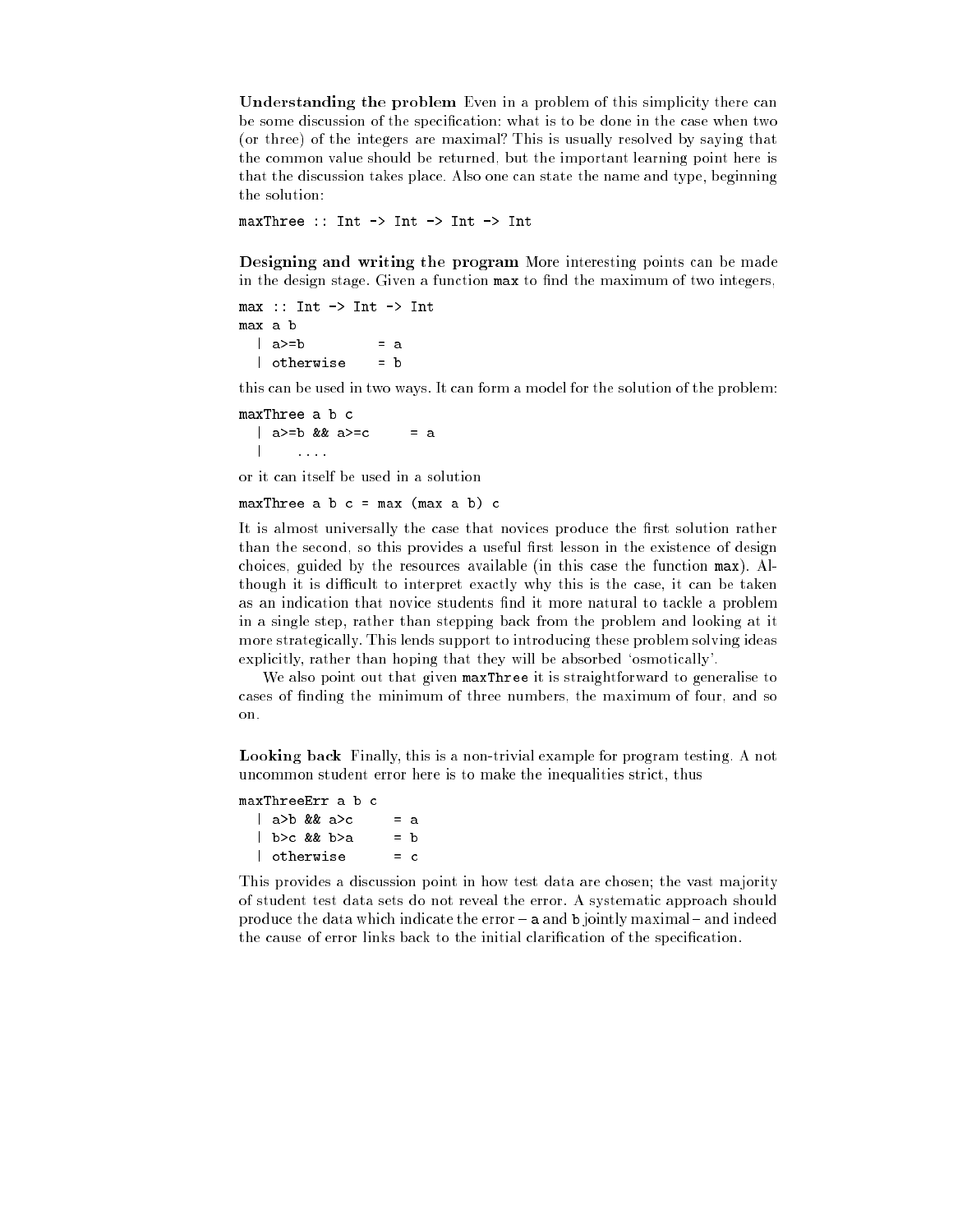#### Problem: add the positive numbers in a list

We use this example to show how to break down the process of *designing* and writing a program and three of our four-step is our four-step process. The number  ${\bf x}$ of simpler steps. The function we require is

addPos :: [Int] -> Int

We first consider the design of the equations which describe the function. A paradigm here if we are to define the function from scratch is primitive recursion (or structural recursion) over the list argument. In doing this we adopt the general scheme

```
addPos<sup>[]</sup>
                                        = \ldotsadditionally additionally in the contract of \mathbb{R} . The contract of \mathbb{R} is the contract of \mathbb{R} in the contract of \mathbb{R}addPos (a:x) = ... addPos x ...
```
in which we have do define the value at  $[]$  outright and the value at  $(a:x)$  from the value at  $x$ . Completing the first equation gives

```
added a decomposition of the contract of the contract of the contract of the contract of the contract of the c
```
The  $(a:x)$  case requires more thought. Guidance can often come from looking at examples. Here we take lists

```
[-4,3,2,-1][2,3,2,-1]
```
which respectively give sums 0 and 6. In the first case the head does not contribute to the sum; in the second it does. This suggests the case analysis

```
addPos (a:x)
 | a>0 = ...
 | otherwise = ...
```
from which point in development the answer can be seen. The point of this example is less to develop the particular function than to illustrate how the process works.

The example is also enlightening for the other design possibilities it offers by way of looking back at the problem. In particularly when students are acquainted with filter and foldr the explicit definition

 $addPos = foldr (+) 0$ . filter  $(>0)$ 

is possible. The definition here reflects very clearly its top-down design.

#### $E$  and there examples  $F$

Other examples we have used include

Maximum of a list This is similar to addPos, but revisits the questions raised by the maxThree example. In particular, will the max function be used in the definition?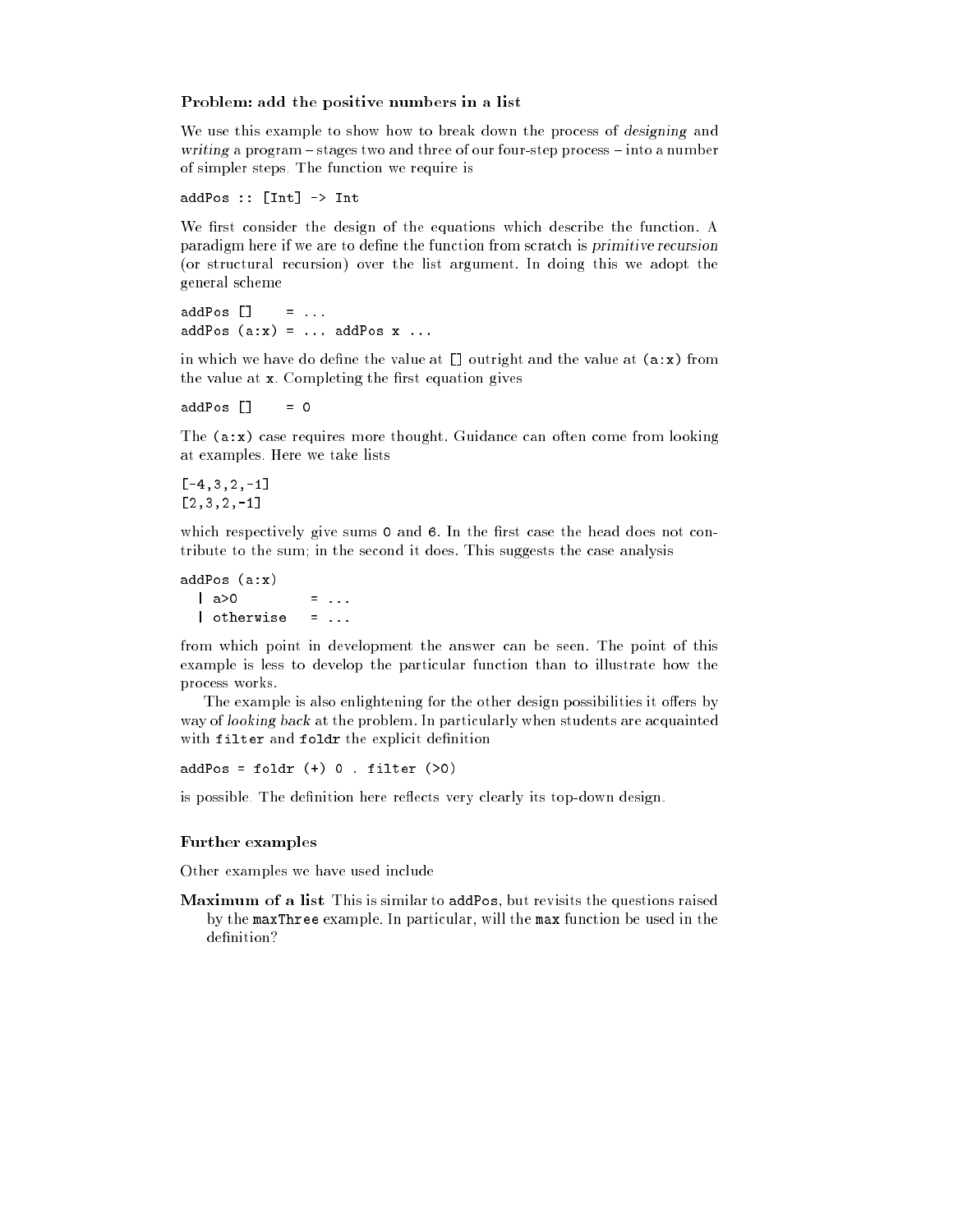- Counting how many times a maximum occurs among three numbers This gives a reasonable example in which local definitions (in a where clause) naturally structure a definition with a number of parts.
- Deciding whether one list is a sublist of another This example naturally gives rise to an auxiliary function during its development.
- Summing integers up to n This can give rise to the generalisation of summing numbers from m to n.

The discussions thus far have been about algorithms; there is a wealth of material which addresses data and object design, the former of which we address in [9].

# Case study: palindromes

The problem is to recognise palindromes, such as

### "Madam I'm Adam"

It is chosen as an example since even for a more condent student it requires some thought before implementation can begin. Once the specication is claried it presents a non-trivial design space in which we can illustrate how choices between alternative designs can take place. Indeed, it is a useful example for small-group work since it is likely that different groups will produce substantially different initial design ideas. It is also an example in which a variety of standard functions can be used.

We address the main ideas in this section; further details are available on the World Wide Web [8].

### Understanding the problem

The problem is stated in a deliberately vague way. A palindrome can be identied as a string which is the same read forwards or backwards, so long as

- (1) we disregard the punctuation (punctuation marks and spaces) in the string;
- (2) we disregard the case (upper or lower: that is capital or small) of the letters in the string.

Requirement (2) is plainly unambiguous, whilst (1) will need to be revisited at the implementation stage.

### Overall design

The palindrome example lends itself to a wide choice of designs. The simpler problem in which there is no punctuation and all letters in lower case can be helpful in two ways. It can either form a guide about how to write the full solution, or be used as a part of that solution. The choice here provides a useful discussion point.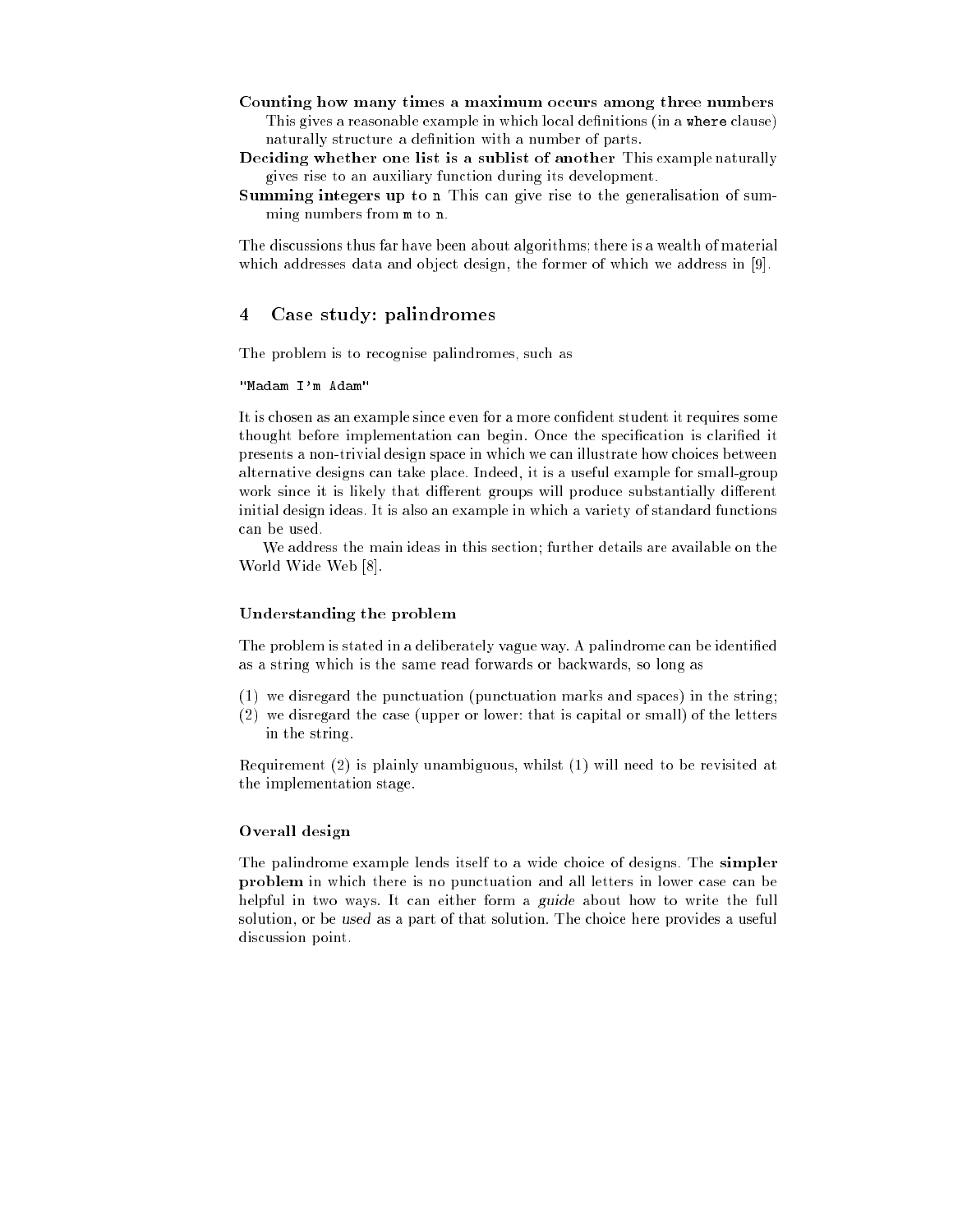### Design: the simpler problem

Possible designs which can emerge here may be classified in two different ways.

- ${\bf x}$  the string name as a single entity, or split into two parts.
- ${\bf r}$  comparison in the between strings, or between individual characters. Or between  ${\bf r}$

These choices generate these outline designs:

- { The string is reversed and compared with itself;
- { the string is split, one part reversed and the result compared with the other part;
- the measure and last characters are compared, and if equal are removed and and iteration or a recursion is performed;
- { the string is split, one part reversed and the strings are then compared one character at a time.

Again, it is important for students to be able both to see the possibilities available, and to discuss their relative merits (in the context of the implementation language). Naturally, too, there needs to be a comparison of the different ways in which the string is represented.

#### Design: the full problem

Assuming we are to use the solution to the simpler problem in solving the full problem, we reach our goal by writing a function which removes punctuation and changes all upper case letters to lower case. Here again we can see an opportunity to split the task in two, and also to discuss the order in which the two operations are performed: do we remove punctuation before or after converting letters to lower case? This allows a discussion of relative efficiency.

# Writing the program

At this point we need to revisit the specication and to make plain what is meant by punctuation. This is not clear from the example given in the specification, and we can choose either to be proscriptive and disallow everything but letters and digits, or to be permissive and to say that punctuation consists of a particular set of characters.

There are more specific implementation decisions to be taken here; these reinforce the discussions in Section 3. In particular there is substantial scope for using built-in or library functions.

We give a full implementation of the palindrome recognition problem in Figure 3.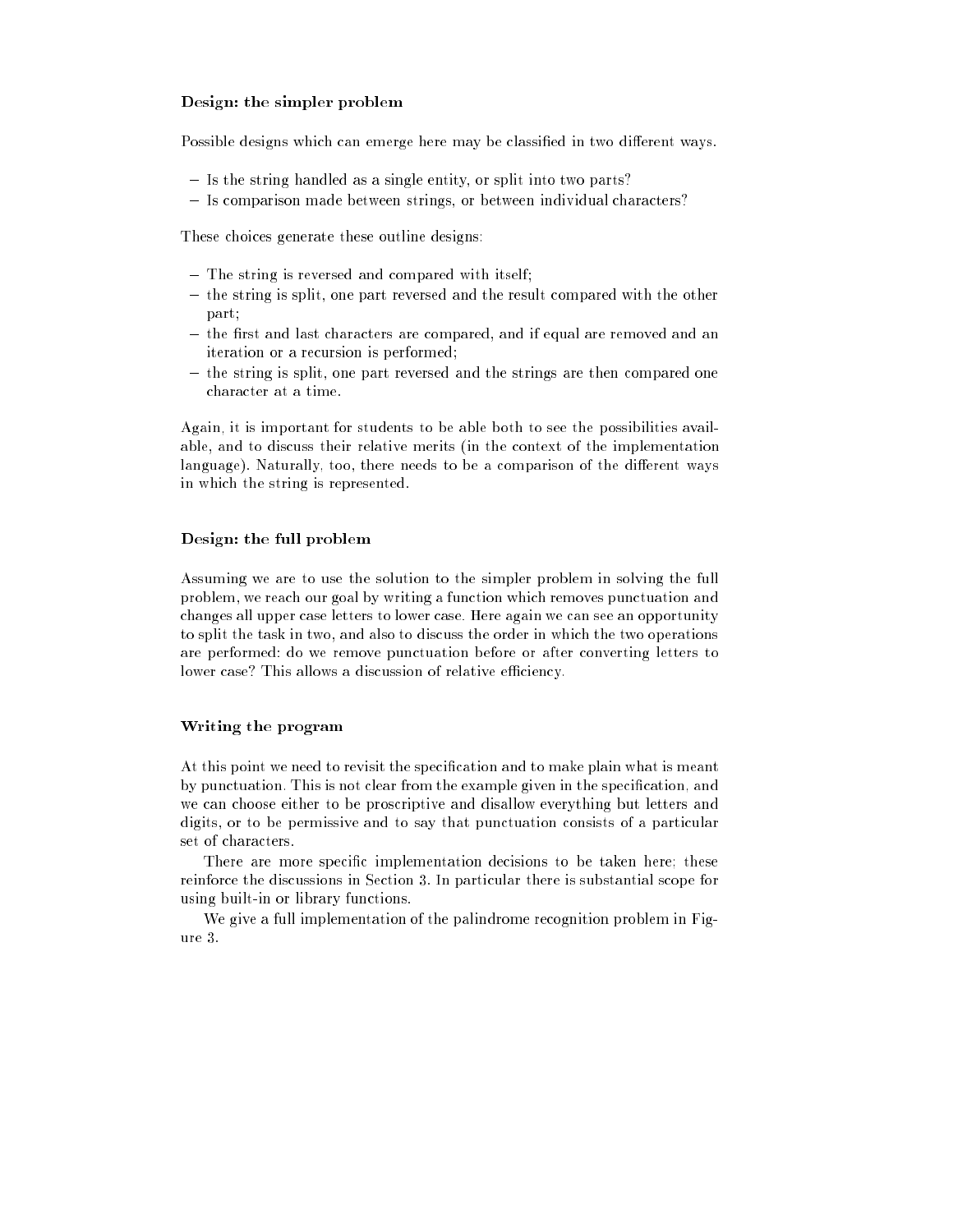```
palin :: String -> Bool
palin st = simplePalin (disregard st)
simplePalin :: String -> Bool
simplePalin st = (rev st == st)
rev :: String -> String
rev \begin{bmatrix} 1 \\ 1 \end{bmatrix} = \begin{bmatrix} 1 \\ 1 \end{bmatrix}rev (a:st) = rev st ++ [a]disregard :: String -> String
disregard st = change (remove st)remove :: String -> String
change :: String -> String
remove [] = []remove (a:st)
  | notPunct a = a : remove st
  | otherwise = remove st
notPunct ch = isAlpha ch || isDigit ch
change [] = []change (a:st) = convert a : change stconvert :: Char -> Char
convert ch
  | isCap ch = toEnum (fromEnum ch + offset)
  | otherwise = ch
    where
    offset = fromEnum 'a' - fromEnum 'A'
isCap :: Char -> Bool
isCap ch = 'A' <= ch && ch <= 'Z'
```
Fig. 3. Recognising palindromes in Haskell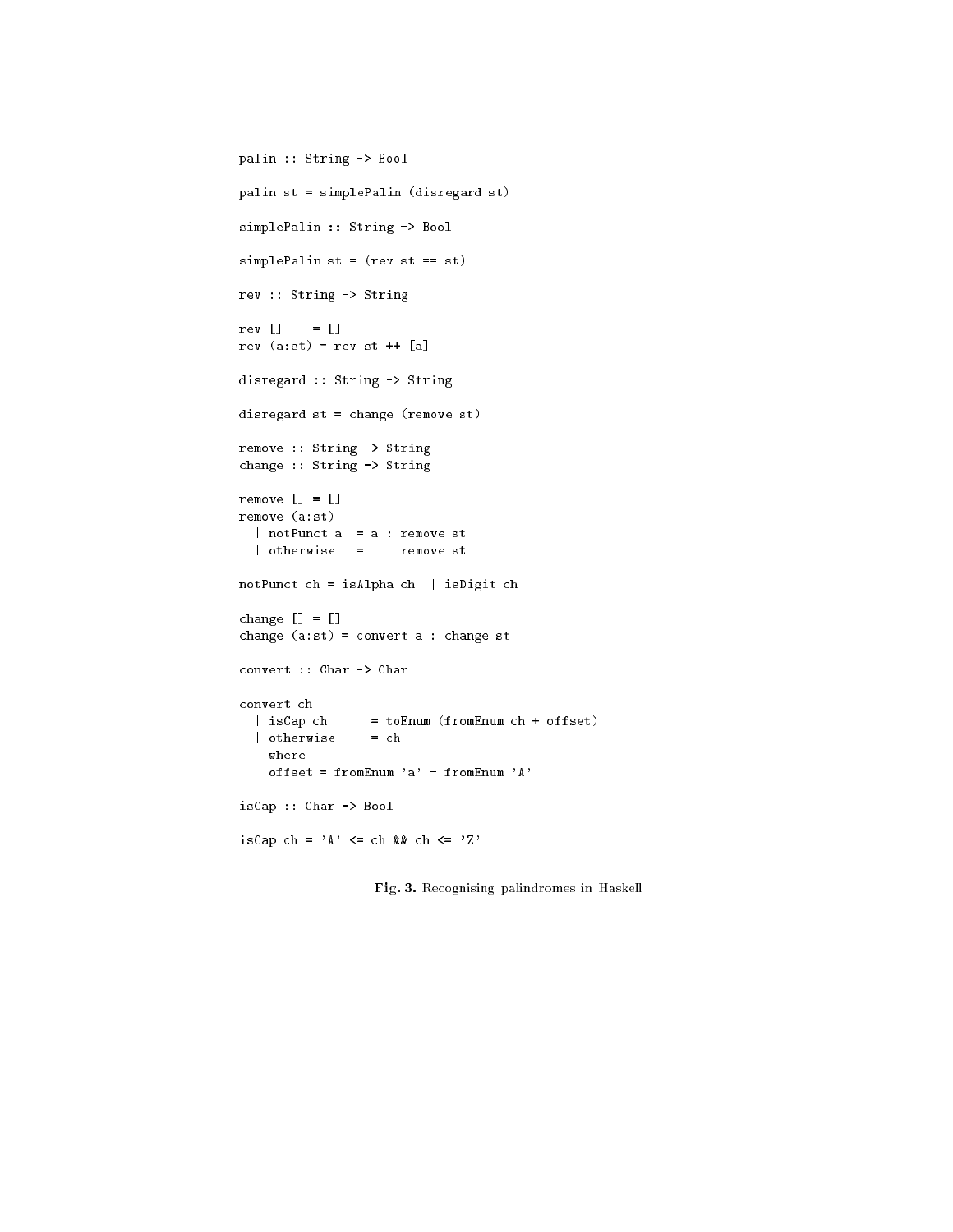### Looking back

Using the approach suggested here, students see that the solution which they have chosen represents one branch in a tree of choices. Their solution can be evaluated against other possibilities, including those written by other students. There is also ample scope for discussion of testing in this problem.

For instance, the solution given in Figure 3 can give rise to numerous discussion points.

- { No higher order functions are used in the solution; we would expect to revisit the example after covering HOFs to reveal that change is map convert and that remove is filter notPunct.
- { In a similar way we would expect to revisit the solution and discuss incorporating function-level definitions such as

```
palin = simplePalin . disregard
```
This would also apply to disregard itself.

- { Some library functions have been used; digits and letters are recognised by isDigit and isAlpha.
- $\cdots$  and  $\cdots$  alternative of disregard is  $\mathcal{A}$  . The distribution of  $\mathcal{A}$

```
disregard st = remove (change st)
```
and other solutions are provided by implementing the two operations in a single function definition, rather than as a composition of two separate pieces of functionality.

 $\mathcal{M}$  is the chosen the proscriptive denimition of punctuation, considering only letters and digits to be signicant.

#### Conclusion  $\mathbf{5}$

In this paper we have given an explicit problem solving method for beginning (functional) programmers, motivated by the desire to equip them with tools to enable them to write complex programs in a disciplined way. The method also gives weaker students the condence to proceed by showing them the ways in which a seemingly intractable problem can be broken down into simpler parts which can be solved separately. As well as providing a general method we think it crucial to illustrate the method by examples and case studies - this latter approach is not new, see  $[2]$  for a very effective account of using case studies in teaching Pascal.

To conclude, it is worth noting that numerous investigations into mathematical method were stimulated by Polya's work. Most prominent are Lakatos' investigations of the roles of proof and counterexample, [3], which we believe have useful parallels for teachers and students of computer science. We intend to develop this correspondence further in the future.